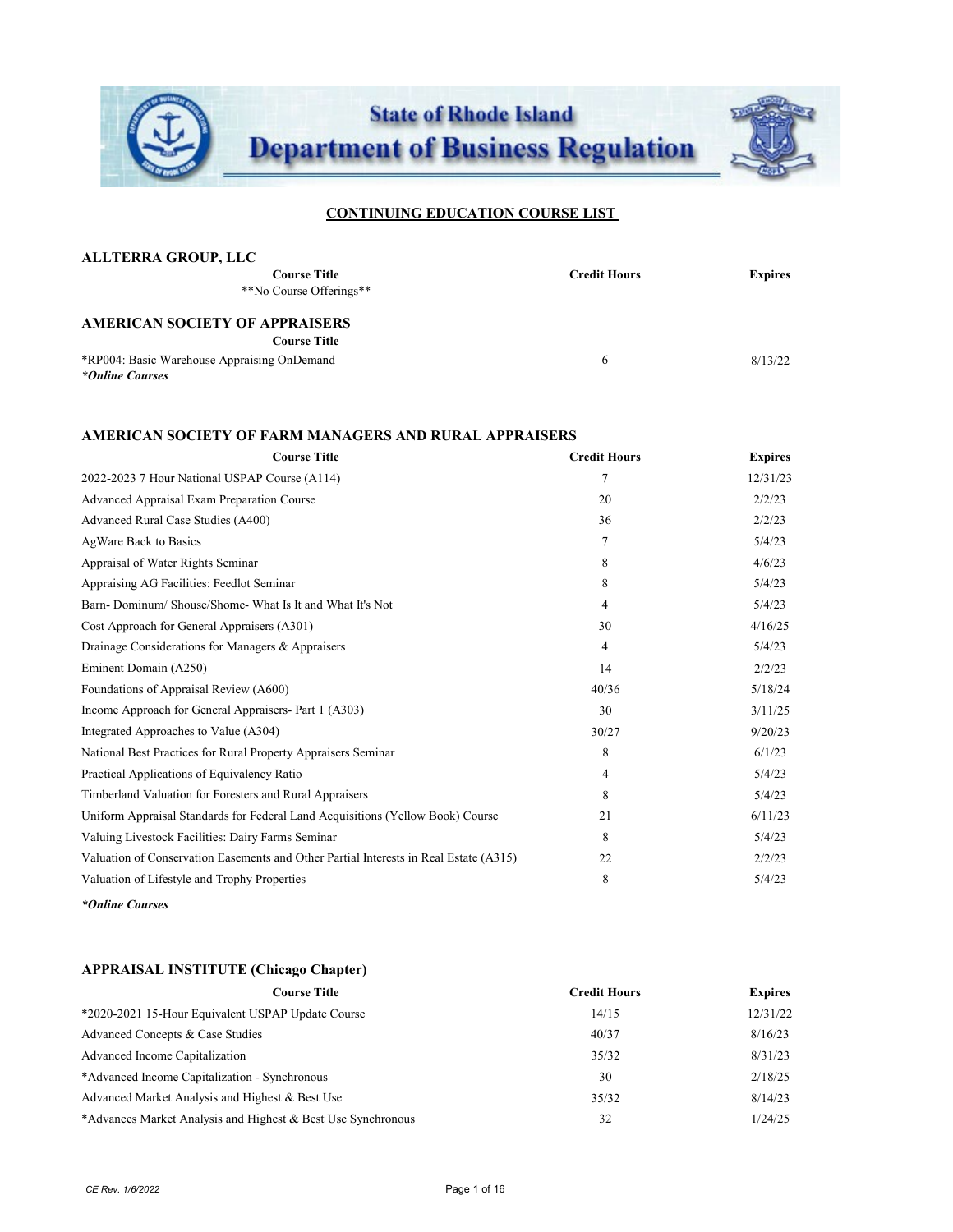

| Advanced Residential Applications & Case Studies (Part 1)                  | 15/14          | 1/27/23  |
|----------------------------------------------------------------------------|----------------|----------|
| Advanced Residential Report Writing (Part 2)                               | 30/30          | 7/30/24  |
| Advanced Spreadsheet Modeling for Valuation Applications                   | 14             | 2/2/23   |
| AI Annual Conference, Day 1                                                | 5              | 6/1/23   |
| AI Annual Conference, Day 1                                                | 5              | 6/1/25   |
| AI Annual Conference, Day 2                                                | 5              | 6/1/23   |
| AI Annual Conference, Day 2                                                | 5              | 6/1/25   |
| Appraisal of Manufactured Homes                                            | 7.5            | 3/11/25  |
| *Appraisal of REO and Foreclosure Properties                               | $\overline{7}$ | 12/28/22 |
| Appraising Condominiums, Co-Ops and PUD's                                  | $\overline{7}$ | 8/5/23   |
| *Artificial Intellegience, AVMs and Blockchain: Implications for Valuation | 4              | 6/25/22  |
| <b>Basic Appraisal Principles</b>                                          | 30/28          | 4/10/24  |
| <b>Basic Appraisal Procedures</b>                                          | 28             | 3/25/24  |
| *Basic Apraisal Principles Synchronous                                     | 30/28          | 6/12/23  |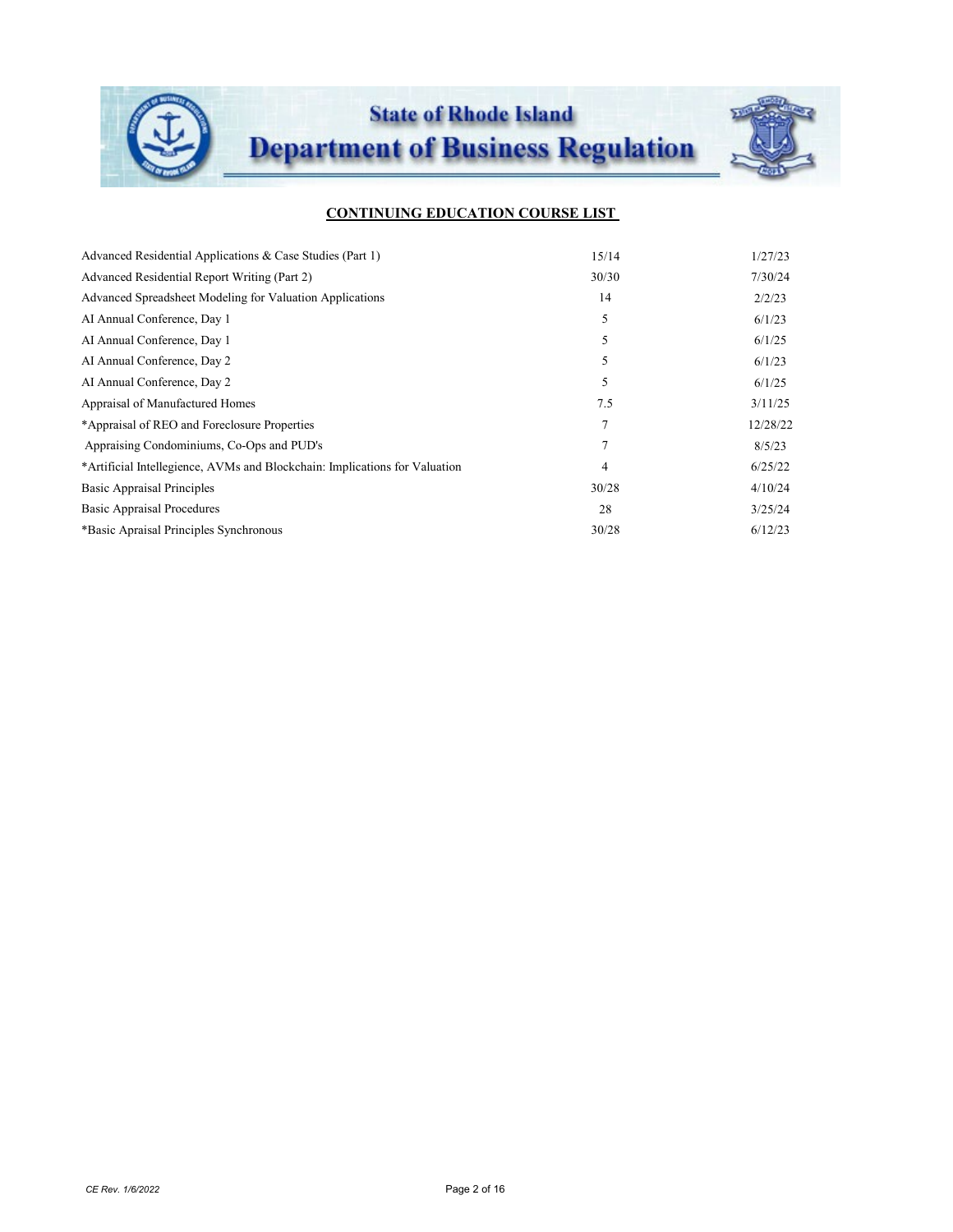

**State of Rhode Island** 

**Department of Business Regulation** 



| *Basic Apraisal Procedures Synchronous                                                                                                | 30/28   | 5/28/23          |
|---------------------------------------------------------------------------------------------------------------------------------------|---------|------------------|
| <b>Business Practices and Ethics</b>                                                                                                  | 6       | 6/22/23          |
| *Complex Litigation Appraisal Case Studies Synchronous                                                                                | 7       | 1/4/23           |
| *Contract or Effective Rent Finding the Real Rent Synchronous                                                                         | 4       | 1/4/23           |
| Desktop Appraisals (Bifurcated, Hybrid) and Evaluations                                                                               | 7       | 4/17/23          |
| Expand Your Practice: Arbitration Do's and Dont's *Online                                                                             | 7       | 12/22/24         |
| Fundamentals of Apartment Appraising<br>Fundamentals of Separating Real Property, Personal Property and Intangible Business<br>Assets | 7<br>14 | 4/2/25<br>2/2/23 |
| General Appraiser Income Approach, Part 1                                                                                             | 30/27   | 3/27/24          |
| General Appraiser Income Approach, Part 2                                                                                             | 30/27   | 4/22/24          |
| General Appraiser Market Analysis and Highest & Best Use                                                                              | 28/30   | 12/3/24          |
| General Appraiser Report Writing & Case Studies                                                                                       | 28      | 6/13/25          |
| General Appraiser Sales Comparison Approach                                                                                           | 30/27   | 1/12/23          |
| *General Appraiser Site Valuation and Cost Approach (Online)                                                                          | 14      | 7/20/24          |
| Getting It Right from the Start: A Workout for Your Scope of Work                                                                     | 7       | 8/23/23          |
| Historic Preservation (Fascade) Easements Appraisal Techniques and Valuation Issues                                                   | 4       | 2/26/24          |
| Inconsistency: It's Hiding in Plain Sight in Your Appraisal                                                                           | 7       | 3/26/24          |
| Introduction to Green Buildings: Principles & Concepts                                                                                | 7       | 2/2/23           |
| Litagation Appraising: Specialized Topics and Applications                                                                            | 22.5    | 6/12/25          |
| Maine Real Estate Market & Economic Update 2021                                                                                       | 2       | 8/3/22           |
| Online 22-23 7 HR EQUIVALENT USPAP UPDATE COURSE                                                                                      | 7       | 1/14/25          |
| Online Analyzing Operating Expenses                                                                                                   | 7       | 7/8/24           |
| Online Appriasal of Manufactured Homes Featuring Next Generation Manufactured<br>Home                                                 | 8.5     | 10/13/23         |
| Online Appraisal of Medical Buildings                                                                                                 | 7       | 2/20/23          |
| Online Appraising Automobile Dealerships                                                                                              | 7       | 11/27/23         |
| Online Appraising Condominiums, Co-ops and PUDs                                                                                       | 7       | 8/5/23           |
| Online Appraising Convenience Stores                                                                                                  | 7       | 5/22/24          |
| Online Basic Appraisal Principles                                                                                                     | 28      | 6/1/25           |
| *Online Basic Appraisal Procedures                                                                                                    | 28      | 6/1/25           |
| Online Business Practices & Ethics                                                                                                    | 6       | 2/11/23          |
| Online Case Studies in Appraising Green Residential Buildings                                                                         | 8       | 7/6/24           |
| Online Comparative Analysis                                                                                                           | 7       | 5/4/23           |
| Online Cool Tools: New Technology for Real Estate Appraisers                                                                          | 7       | 11/28/24         |
| Online Data Verification Methods                                                                                                      | 5       | 4/17/24          |
| Online The Discounted Cash Flow Model: Concepts, Issues, and Applications                                                             | 5       | 5/14/24          |
| Online Eminent Domain & Condemnation                                                                                                  | 7       | 10/1/24          |
| Online Excel Applications for Valuation                                                                                               | 8       | 1/6/24           |
| Online FHA Appraising Principles & Procedures                                                                                         | 7       | 4/9/25           |
| Online Forecasting Revenue                                                                                                            | 7       | 2/28/23          |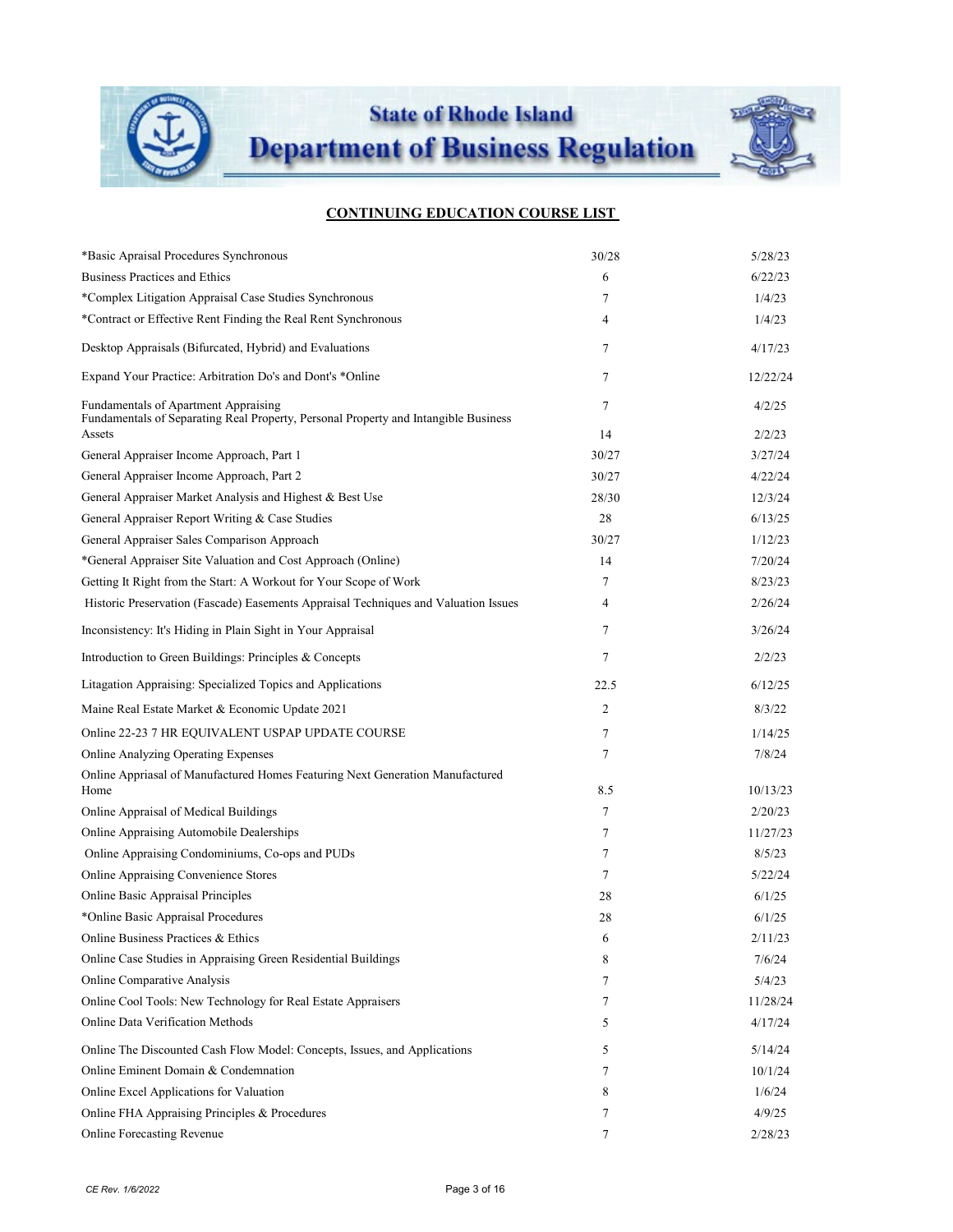

| Online Fundamentals of the Uniform Appraisal Standards for Federal Land Acquisitions     | 4     | 6/18/25  |
|------------------------------------------------------------------------------------------|-------|----------|
| Online General Appraiser Income Approach, Part 1                                         | 30/27 | 8/14/24  |
| Online General Appraiser Income Approach, Part 2                                         | 30/27 | 6/28/22  |
| Online General Appraiser Income Approach/Part 2                                          | 27/30 | 6/18/25  |
| Online General Appriaser Market Analysis and Highest & Best Use                          | 30/28 | 11/15/22 |
| *Online General Appraiser Sales Comparison Approach                                      | 27    | 6/1/25   |
| Online General Appraiser Report Writing and Case Studies                                 | 30/28 | 3/10/23  |
| Online General Appraiser Site Valuation & Cost Approach                                  | 30/28 | 1/30/23  |
| Online Introduction to Green Buildings: Principles & Concepts                            | 8     | 7/6/24   |
| Online Measure it Right: Using the ANSI-Z765 2013 Standard for Residential Properties    | 4     | 1/25/23  |
| Online Measure it Right: Using the ANSI-Z765 2021 Standard for Residential<br>Properties | 4     | 12/27/24 |
| Online Practical Applications of the Residential Sales Comparison Approach               | 4     | 12/20/22 |
| Online Rates & Ratios: Making Sense of GIMs, OARs, & DCF                                 |       | 8/4/23   |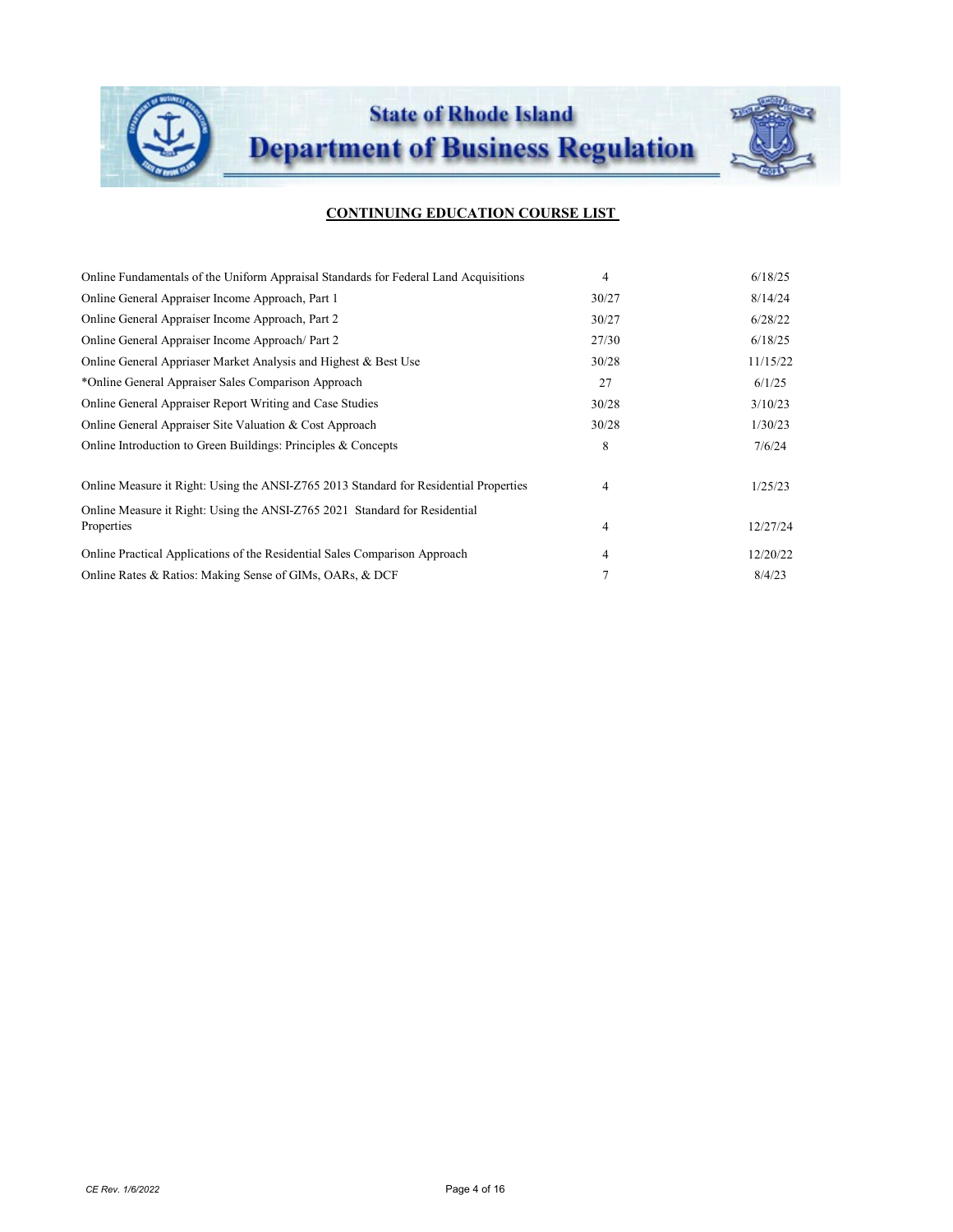

**State of Rhode Island** 

**Department of Business Regulation** 



| Online Residential and Commercial Valuation of Solar                               | 15     | 9/27/23  |
|------------------------------------------------------------------------------------|--------|----------|
| Online Residential Market Analysis and Highest & Best Use                          | 15/14  | 8/8/22   |
| Online Residential Report Writing and Case Studeis                                 | 15/14  | 10/11/22 |
| Online Residential Sales Comparison and Income Approach                            | 30/28  | 10/21/22 |
| Online Residential Site Valuation and Cost Approach                                | 15/14  | 3/24/23  |
| Online Review Case Studies - General                                               | 32     | 7/20/24  |
| Online Reviewing Residential Appraisals and Using Fannie Mae Form 2000             | 7      | 12/10/22 |
| Online Small Hotel/Motel Valuation                                                 | 7      | 7/8/22   |
| Online Subdivision Valuation                                                       | 7      | 6/20/23  |
| Online Supervisory Appraiser Trainee Appraiser                                     | 4      | 5/13/23  |
| Online The Appraiser's Guide to Expert Witnessing Homes                            | 7      | 12/16/23 |
| Online Thinking Outside the Form                                                   | 4      | 4/24/24  |
| Online Understanding and Appraising Residential REO's                              | 4      | 6/24/22  |
| Online Understanding and Appraising Residential REOs                               | 4      | 6/24/25  |
| Online Using Your HP12C Financial Calculator                                       | 7      | 7/17/22  |
| Online Using Your HP-12C Financial Calculator                                      | 7      | 7/17/25  |
| Practical Applications in Appraising Green Commercial Properties                   | 14     | 2/2/23   |
| Practical Applications of Fundamental Analysis                                     | $\tau$ | 12/9/24  |
| Quantitative Analysis-synchronous                                                  | 35/32  | 4/23/23  |
| Quantitative Analysis                                                              | 35     | 1/25/24  |
| Rapid Response: Market Analysis in Volatile Markets                                | $\tau$ | 6/25/23  |
| Rapid Response: Market Analysis in Volatile Markets                                | $\tau$ | 10/8/24  |
| Real Estate Finance, Statistics & Valuation Modeling                               | 15/14  | 8/28/23  |
| *Online Real Estate Finance, Statistics and Valuation Modeling                     | 14     | 6/1/25   |
| Residential and Commercial Valuation of Solar                                      | 15     | 9/27/23  |
| Residential Market Analysis & Highest & Best Use                                   | 15/14  | 5/21/23  |
| Residential Report Writing and Case Studies                                        | 15/14  | 4/28/24  |
| Residential Site Valuation and Cost Valuation                                      | 15/14  | 4/15/24  |
| Review Case Studies- General                                                       | 30     | 6/3/24   |
| Review Case Studies-Residential                                                    | 15     | 8/21/24  |
| *Review Theory General - Synchronous                                               | 33     | 2/20/24  |
| Review Theory- General                                                             | 33     | 5/7/23   |
| *Review Theory Residential - Synchronous                                           | 17     | 1/28/23  |
| Review Theory-Residential                                                          | 17     | 6/15/23  |
| Rural Area Appraisals Freddie Mac Guidelines and Property Eligibility Requirements | 7      | 10/1/22  |
| Supervisory Appraiser/Trainee Appraiser Course                                     | 4      | 7/30/24  |
| *Supervisory Appraiser Trainee Appraiser Synchronous                               | 4      | 7/28/23  |
| The Cost Approach: Unnecessary or Vital to a Healthy Practice?                     | 7      | 9/16/22  |
| Uniform Appraisal Standards for Federal land Acquisitions: Practical Applications  | 15     | 2/2/23   |
| *Using Spreadsheets Programs in Real Estate Appraisal The Basics Synchronous       | 7      | 12/4/22  |
| Valuation of Conservation Easements                                                | 30/28  | 12/15/22 |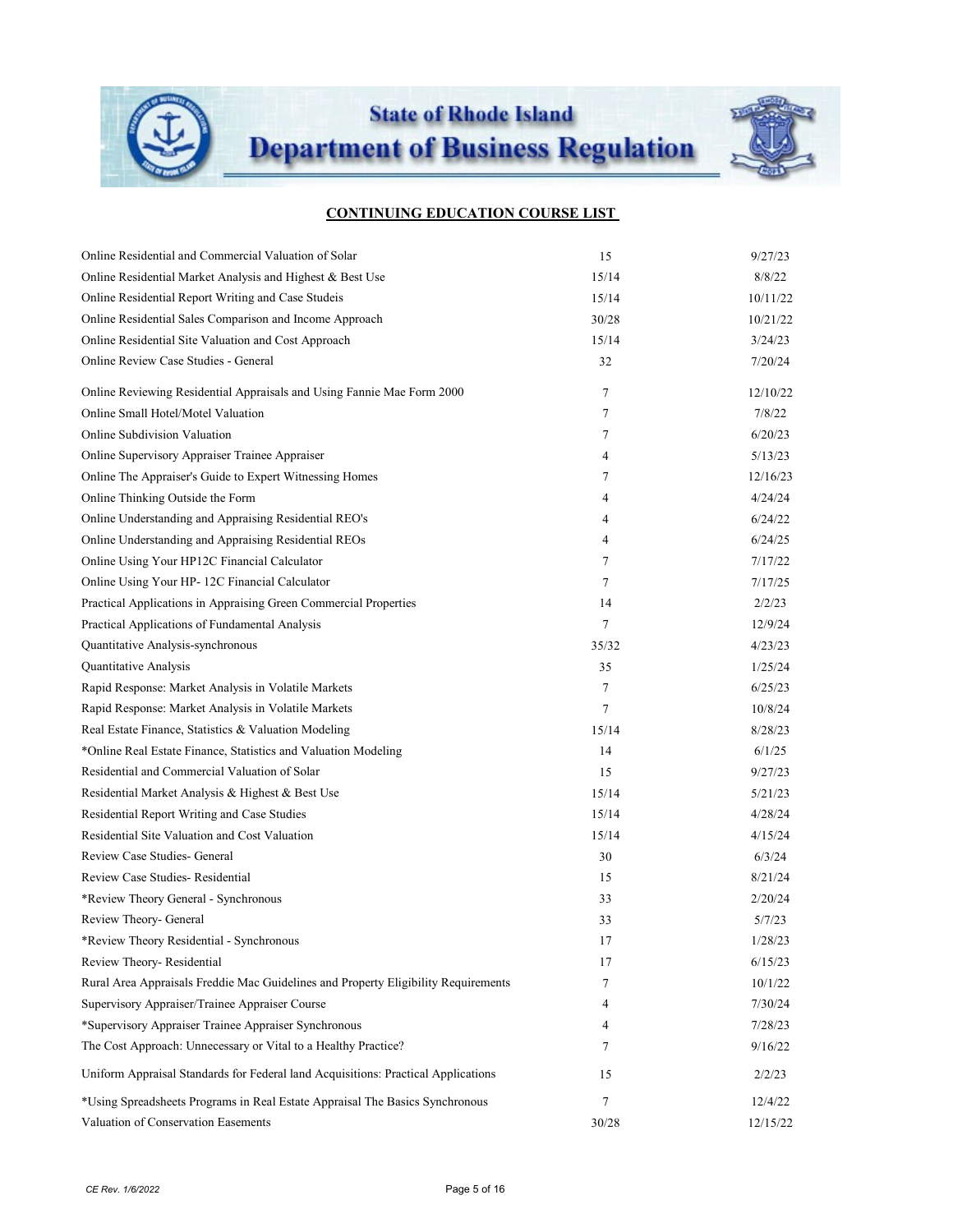

| *Online Courses                                        |          |
|--------------------------------------------------------|----------|
| *Valuation Resources for Photovoltaic Systems (Online) | 12/11/24 |
| Valuation Overview of Accessory Dwelling Units         | 5/14/24  |

## **APPRAISAL INSTITUTE (MA/RI/ME CHAPTER)**

| <b>Course Title</b>                                      | <b>Credit Hours</b> | <b>Expires</b> |
|----------------------------------------------------------|---------------------|----------------|
| Economic Outlook and Real Estate Trends 2022             |                     | 2/2/23         |
| Maine Real Estate Market & Economic Update 2021          |                     | 8/3/22         |
| The 50% FEMA Rule Appraisal *Online                      |                     | 5/4/23         |
| Virtual Appraisal Services Vendor Showcase               |                     | 8/31/2022      |
| Online General Appraiser Report Writing and Case Studies | 28                  | 3/10/2023      |

### **APPRAISER eLEARNING, LLC**

| <b>Course Title</b> | <b>Credit Hours</b> | <b>Expires</b> |
|---------------------|---------------------|----------------|
| 2022 ACTS-Day 1     |                     | 4/6/23         |
| 2022 ACTS- Day 2    |                     | 4/6/23         |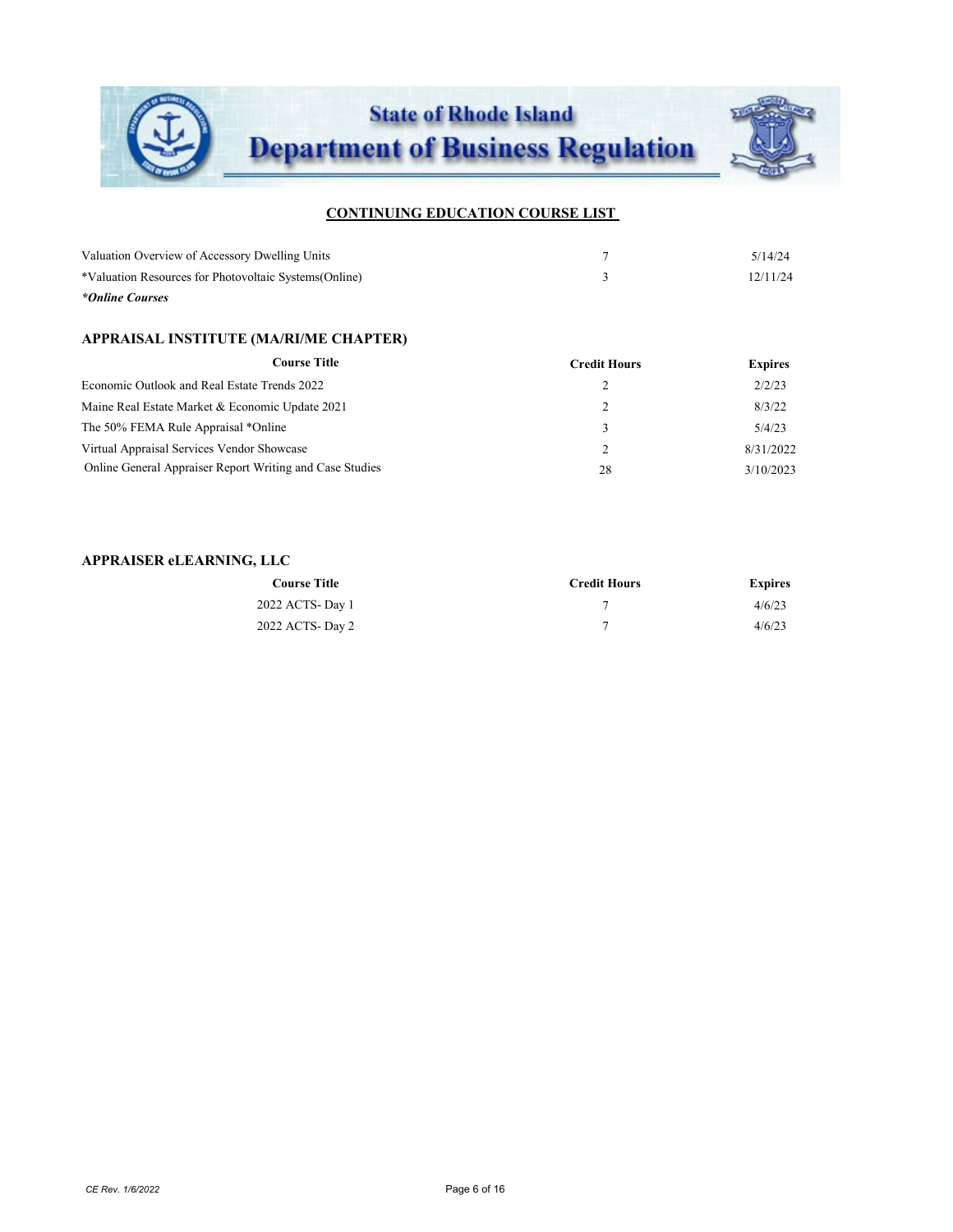

#### **CALYPSO CONTINUING EDUCATION**

| <b>Course Title</b>                                                      | <b>Credit Hours</b> | <b>Expires</b> |
|--------------------------------------------------------------------------|---------------------|----------------|
| 2022-2023 7Hr USPAP Update Course *Online                                | 7                   | 1/24/2025      |
| *Appraising Energy Efficient Residential Properties                      | 8                   | 1/23/23        |
| *A Brief Historic Stroll through America's Architectural Styles (ONLINE) |                     | 5/5/25         |
| *Construction Details: From Concept to Completion IDECC                  |                     | 6/29/23        |
| *Cost Approach and Land Valuation                                        | π                   | 7/9/23         |
| *Environmental Hazards Impact on Value (online)                          | 7                   | 9/28/24        |
| Mold A Growing Concern *Online                                           | 3.5                 | 6/21/25        |
| Victorian Era Architecture for Real Estate Professionals *Online         | 3.5                 | 6/10/25        |
| *Online Courses                                                          |                     |                |

## **GEORGE DELL**

| Course Title                      | <b>Credit Hours</b> | <b>Expires</b> |
|-----------------------------------|---------------------|----------------|
| Stats, Graphs, and Data Science 1 | 14                  | 2/2/23         |
| *Online Courses                   |                     |                |

#### **DYNASTY SCHOOL**

| <b>Course Title</b>                                     | <b>Credit Hours</b> | <b>Expires</b> |
|---------------------------------------------------------|---------------------|----------------|
| *Covering All The Bases in Residential Reporting        | 7                   | 2/12/24        |
| *FHA and VA Today                                       | 7                   | 1/31/23        |
| *General Appraiser Market Analysis & Highest & Best Use | 14                  | 9/15/23        |
| *General Appraiser Report Writing and Case Studies      | 15/14               | 8/18/24        |
| *Real Estate Appraisal - Principles & Procedures        | 56                  | 1/10/24        |
| *Residential Market Analysis & Highest & Best Use       | 14                  | 3/13/25        |
| *Residential Sales Comparison and Income Approaches     | 28                  | 11/4/22        |
| *Residential Site Valuation and Cost Approach           | 15/14               | 1/2/23         |
| *Supervisor Trainee Appraiser Course                    | 4                   | 9/26/23        |
| *Statistics, Modeling and Finance                       | 14                  | 12/22/22       |
| *Online Courses                                         |                     |                |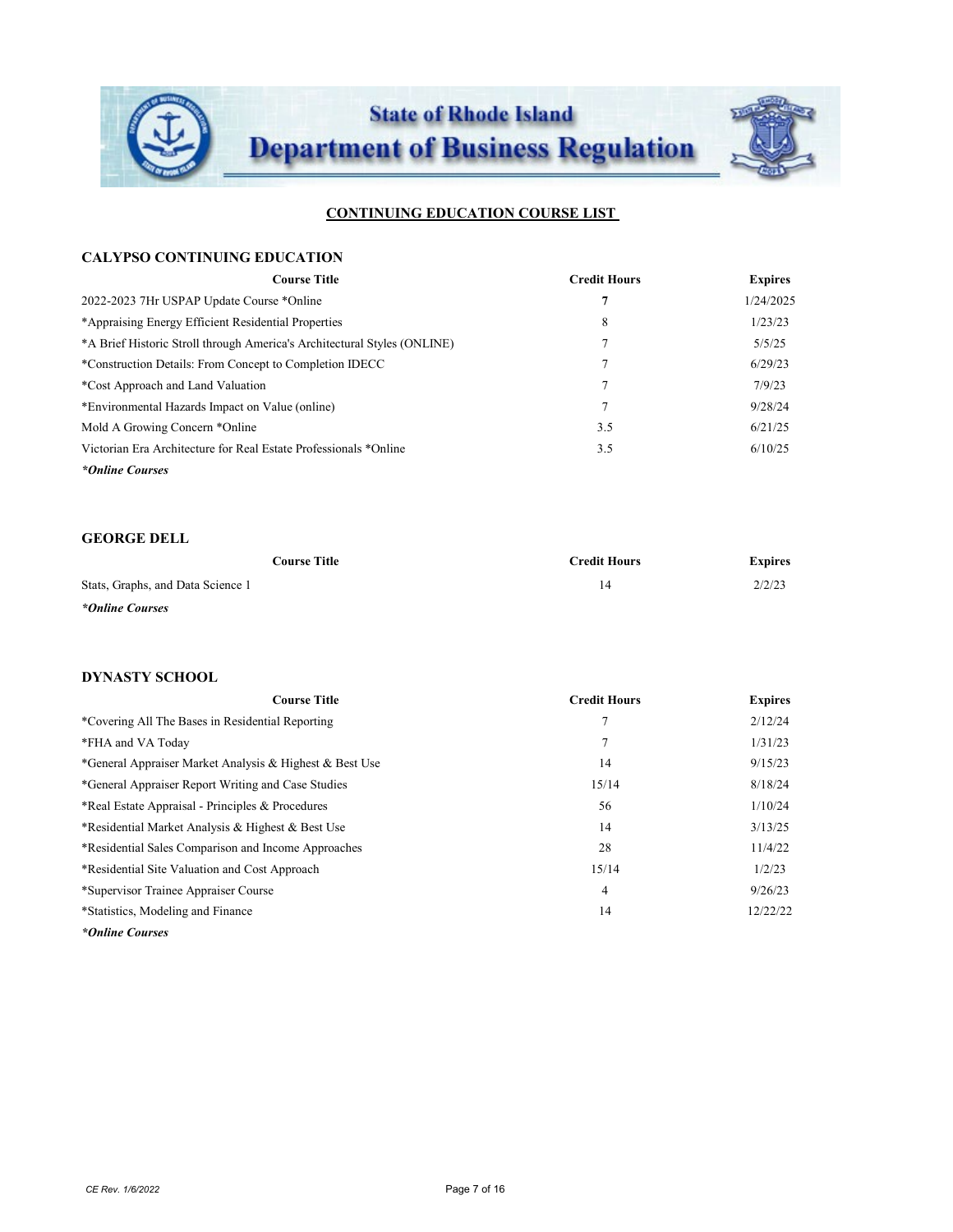

### **HONDROS COLLEGE OF BUSINESS**

| <b>Course Title</b>                                 | <b>Credit Hours</b> | <b>Expires</b> |
|-----------------------------------------------------|---------------------|----------------|
| *Basic Construction Review                          |                     | 7/5/22         |
| *Basic Residential Appraisal Principles             | 28                  | 6/27/23        |
| *Basic Residential Appraisal Procedures             | 28                  | 4/25/23        |
| *Defensible Appraising                              | 7                   | 1/7/23         |
| *FHA and VA Today                                   | 7                   | 1/31/23        |
| *Market Analysis and Highest & Best Use             | 14                  | 8/5/22         |
| *National Appraising for the Supervisor and Trainee | 4                   | 10/4/23        |
| *Residential Sales Comparison and Income Approaches | 28                  | 8/19/22        |
| *Residential Site Valuation and Cost Approach       | 14                  | 8/6/22         |
| *Statistics, Modeling, and Finance                  | 14                  | 8/17/22        |
| *Online Courses                                     |                     |                |

# **INTERNATIONAL RIGHT OF WAY ASSOCIATION**

**Course Title**

**\****Online Courses*

#### **MASSACHUSETTS BOARD OF REAL ESTATE APPRAISERS**

| <b>Course Title</b>                                      | <b>Credit Hours</b> | <b>Expires</b> |
|----------------------------------------------------------|---------------------|----------------|
| 2022-2023 7 Hour National USPAP Update Course            | $\overline{7}$      | 12/31/23       |
| Appraiser as an Expert Witness                           |                     | 4/2/24         |
| <b>Appraising Easements</b>                              | $\overline{7}$      | 5/4/23         |
| <b>Appraising Historic Properties</b>                    |                     | 2/2/23         |
| <b>Appraising Waterfront Properties</b>                  | 7                   | 2/2/23         |
| Appraisal of Small Residential Income Properties         |                     | 1/10/24        |
| Considerations for Green Home Appraisals                 | 7                   | 8/2/22         |
| Financial Institutions Guide to Commercial Appraisal     |                     | 8/3/22         |
| Financial Institutions Guide to Commercial Appraisal     | 7                   | 6/1/23         |
| Mastering Unique and Complex Property Appraisal          | 20/18               | 11/2/22        |
| Quantitative Analysis Concepts for Appraisers            |                     | 5/4/23         |
| Residential Report Writing and Case Studies              | 15/14               | 5/20/23        |
| What You Should Know About Desktop and Hybrid Appraisals | 4                   | 2/2/23         |
| * Online Courses                                         |                     |                |

**MCKISSOCK, LLC**

| Course Title-                     | <b>Credit Hours</b> | <b>Expires</b> |
|-----------------------------------|---------------------|----------------|
| 20-21 15 hr National USPAP Course |                     | 12/31/22       |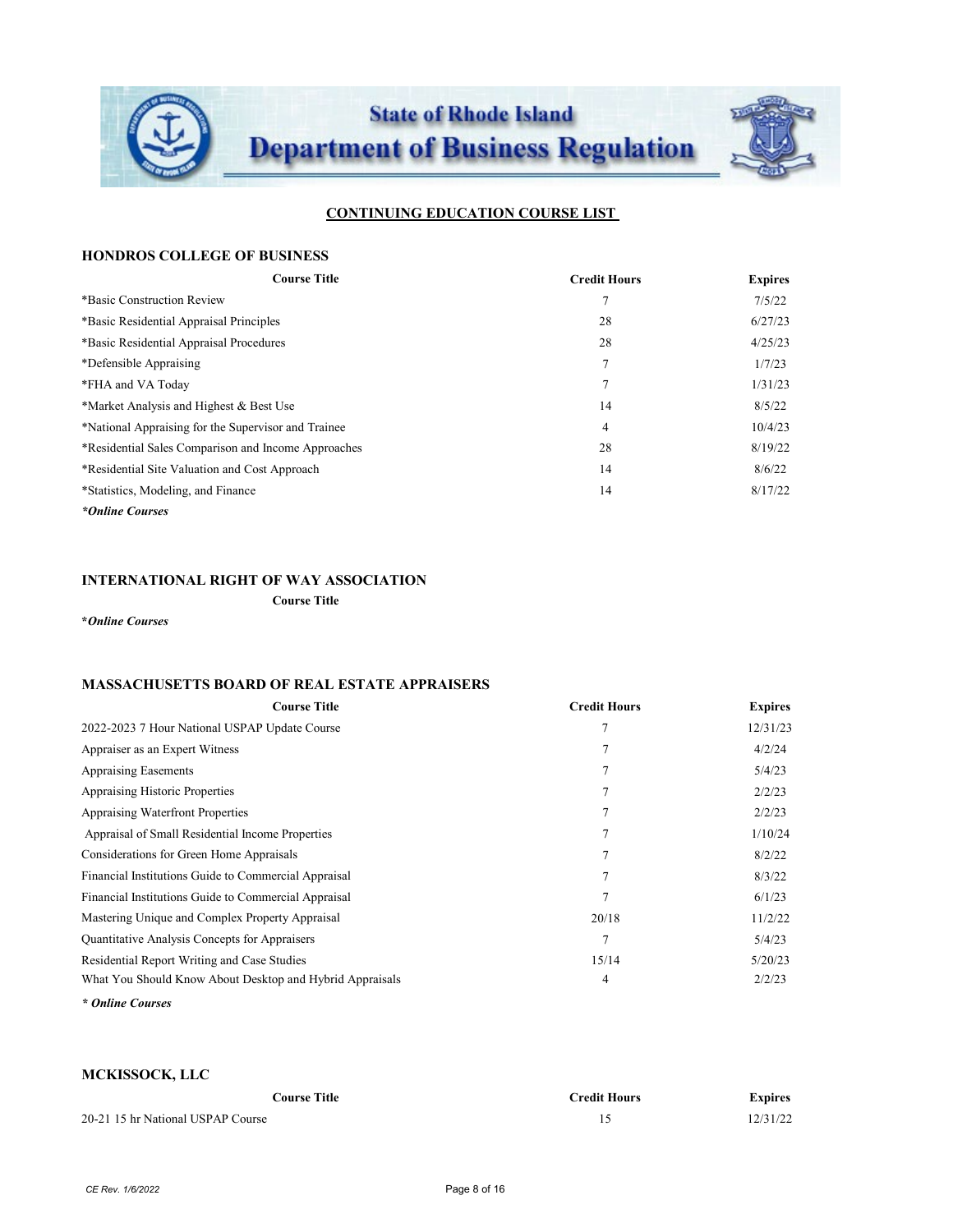

| *Adjustment Support for Residential Appraisers - Live Webinar        | $\overline{4}$ | 12/12/22 |
|----------------------------------------------------------------------|----------------|----------|
| *Advanced Residential Applications and Case Studies                  | 15/14          | 1/2/23   |
| The Appraisal of 2-4 Unit Properties                                 | $\overline{4}$ | 12/19/23 |
| *Appraisal of Assisted Living Facilities                             | 8              | 4/15/23  |
| *Appraisal of Fast Food Facilities                                   | $\tau$         | 6/11/23  |
| *Appraisal of Industrial Incubators                                  | $\tau$         | 9/22/23  |
| *Aprraisal of Industrial and Flex Buildings                          | 7              | 7/6/23   |
| *Appraisal of Owner-Occupied Commercial Properties                   | 7              | 10/28/23 |
| *Appraisal of Self-Storage Facilities                                | 7              | 10/21/22 |
| *Appraisal Practices of Manufactured Housing - Live Webinar          | 4              | 10/11/22 |
| *Appraising for the VA                                               | 5              | 9/28/23  |
| Appraising REO Properties                                            | 4              | 1/18/23  |
| Appriasing Small Apartment Properties                                | 4              | 11/13/23 |
| *Appraising Small Apartment Properties                               | 6              | 8/24/24  |
| *Avoiding Mortgage Fraud for Appraisers                              | $\tau$         | 6/16/24  |
| *Basic Appraisal Principles                                          | 30             | 2/10/25  |
| *Basic Appraisal Procedures                                          | 30             | 2/15/25  |
| *Best Practices for Completing Bifurcated and Hybrid Appraisals      | 3              | 9/27/23  |
| Bifurcated and Hybrid Appraisal: A Practical Approach                | 4              | 12/4/23  |
| *The Basics of Expert Witness for Commercial Appraisers              | 7              | 6/30/23  |
| *Complex Properties: The Odd Side of Appraisal                       | 7              | 6/23/23  |
| Commercial Land Valuation                                            | 4              | 6/17/25  |
| *The Cost Approach                                                   | 7              | 6/8/24   |
| Divorce and Estate Appraisals: Elements of Non-Lender Work *Online   | 4              | 6/19/25  |
| *Essential Elements of Disclosures and Disclaimers                   | 5              | 6/30/22  |
| Evaluating Today's Residential Appraisal: Reliable Review            | $\tau$         | 1/10/24  |
| *Evaluating Today's Residential Appraisal: Reliable Review           | 7              | 2/26/24  |
| *Evaluations, Desktops, and Other Limited Scope Appraisals           | 4              | 3/26/24  |
| *Fannie Mae Appraisal Guidelines: Debunking the Myths                | 4              | 6/24/22  |
| *Fannie Mae Appraisal Guidelines - Live Webinar                      | 4              | 6/23/24  |
| Focus on FHA Minimum Property Requirements                           | 4              | 9/14/24  |
| The Fundamentals of Expert Witness Testimony                         | 4              | 12/4/23  |
| *Green Building Concepts for Appraisers                              | 7              | 2/11/24  |
| * The Income Approach - An Overview                                  | 7              | 8/3/22   |
| The Income Approach: An Overview                                     | 7              | 8/3/25   |
| *Income Approach Case Studies for Commercial Appraisal               | 4              | 6/17/23  |
| *Intermediate Income Approach Case Studies for Commercial Appraisers | 4              | 9/25/23  |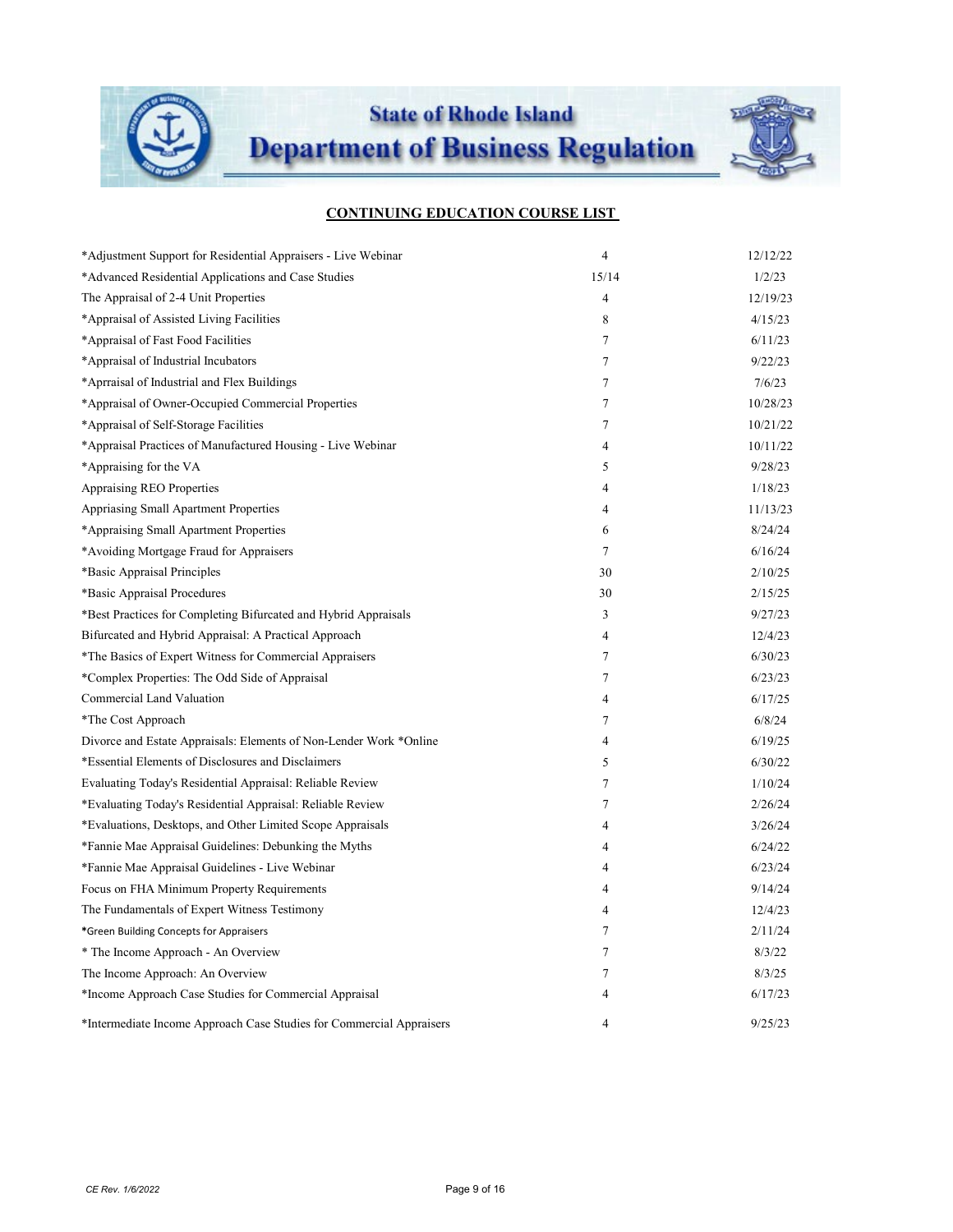

**State of Rhode Island** 

**Department of Business Regulation** 



| *Introduction to Commercial Appraisal Review                                                                                                                        | 7  | 3/22/23  |
|---------------------------------------------------------------------------------------------------------------------------------------------------------------------|----|----------|
| Introduction to Expert Witness Testimony for Appraisers: To Do or Not to Do *Online                                                                                 | 4  | 6/2/25   |
| *Introduction to the Uniform Appraisal Dataset                                                                                                                      | 2  | 3/22/23  |
| Learning From the Mistakes of Others: Appraisal Disciplinary Case Studies                                                                                           | 3  | 9/14/24  |
| Limited Scope Appraisals and Appraisal Reports: Staying Compliant and Competitive                                                                                   | 3  | 10/22/23 |
| *Live Webinar: Appraising Complex Residential Properties                                                                                                            | 3  | 1/21/23  |
| *Live Webinar: Appraising Small Apartment Properties                                                                                                                | 4  | 10/31/23 |
| Live Webinar: Appraising Condominium Units                                                                                                                          | 3  | 9/21/24  |
| *Live Webinar: Basic Appraisal Principles                                                                                                                           | 30 | 10/14/24 |
| *Live Webinar: Basic Appraisal Procedures                                                                                                                           | 30 | 10/14/24 |
| *Live Webinar: Bifurcated and Hybrid Appraisals: A Practical Approach                                                                                               | 4  | 10/4/24  |
| *Live Webinar: Diversify Your Practice with Assessment Appeals                                                                                                      | 4  | 7/29/24  |
| *Live Webinar: Fair Housing, Bias and Discrimination                                                                                                                | 4  | 1/23/25  |
| *Live Webinar: The FHA Handbook 4000.1                                                                                                                              | 5  | 7/4/24   |
| *Live Webinar: Expert Witness Testimony: To Do or Not to Do                                                                                                         | 4  | 7/4/24   |
| Live Webinar: Fundamentals of Expert Witness Testimony                                                                                                              | 4  | 9/21/24  |
| *Live Webinar: Issues in Appraiser Liability                                                                                                                        | 4  | 12/31/22 |
| *Live Webinar: Land and Site Valuation                                                                                                                              | 5  | 12/10/24 |
| *Live Webinar: Market Disturbances- Market Analysis in Atypical Markets and Cycles                                                                                  | 4  | 10/4/24  |
| *Live Webinar: Measuring 1-4 Unit Residential Properties- with ANSI Z765 Standard<br>*Live Webinar: Mortgage Lending Appraisal Requirements: Fannie Mae and Freddie | 4  | 10/21/24 |
| Mac                                                                                                                                                                 | 7  | 10/12/24 |
| *Live Webinar: New Construction Essentials: Luxury Homes                                                                                                            | 3  | 10/12/24 |
| *Live Webinar: Recognizing Mortgage Fraud and Its Effects                                                                                                           | 4  | 12/31/22 |
| *Live Webinar REO Appraisal Guidelines and Best Practices                                                                                                           | 4  | 3/22/23  |
| *Live Webinar: Residential Property Inspection                                                                                                                      | 3  | 1/28/23  |
| *Live Webinar: Residential Property Inspections: An Appraiser's Perspective                                                                                         | 7  | 10/12/24 |
| Live Webinar: Responding to a Reconsideration of Value (ROV)                                                                                                        | 3  | 5/10/25  |
| *Live Webinar: Supporting Adjustments: The Journey from Analysis to Adjusting                                                                                       | 4  | 9/30/24  |
| Live Webinar: The Appraiser's Guide to HUD Handbook 4000.1                                                                                                          | 7  | 8/18/24  |
| *Live Webinar: The Appraisal of 2-4 Unit Properties                                                                                                                 | 4  | 10/27/23 |
| *Live Webinar: The Fundamentals of Appraising Luxury Homes                                                                                                          | 4  | 11/8/24  |
| *Live Webinar: Using Appraisal Report Templates Responsibly                                                                                                         | 3  | 9/30/24  |
| Live Webinar: Valuation of Residential Solar                                                                                                                        | 3  | 9/8/24   |
| *Live Webinar: Workfile: Your Best Defense Against an Offense                                                                                                       | 5  | 6/29/24  |
| Live Webinar: Your Appraisal Practice with Estate Appraisals                                                                                                        | 3  | 9/10/24  |
| *Live Webinar: 2020-2021 15-hr National USPAP Course                                                                                                                | 15 | 12/31/22 |
| Live Webinar: 2022-2023 7-Hour National USPAP Update Course                                                                                                         | 7  | 12/31/23 |
| *Managing Appraiser Liability                                                                                                                                       | 6  | 4/24/24  |
| <b>Market Disturbances</b>                                                                                                                                          | 4  | 2/18/24  |
| Mortgage Lending Appraisal Requirements: Fannie Ma and Freddie Mac                                                                                                  | 7  | 10/7/22  |
| *New Construction Essentials: Luxury Homes                                                                                                                          | 3  | 2/26/25  |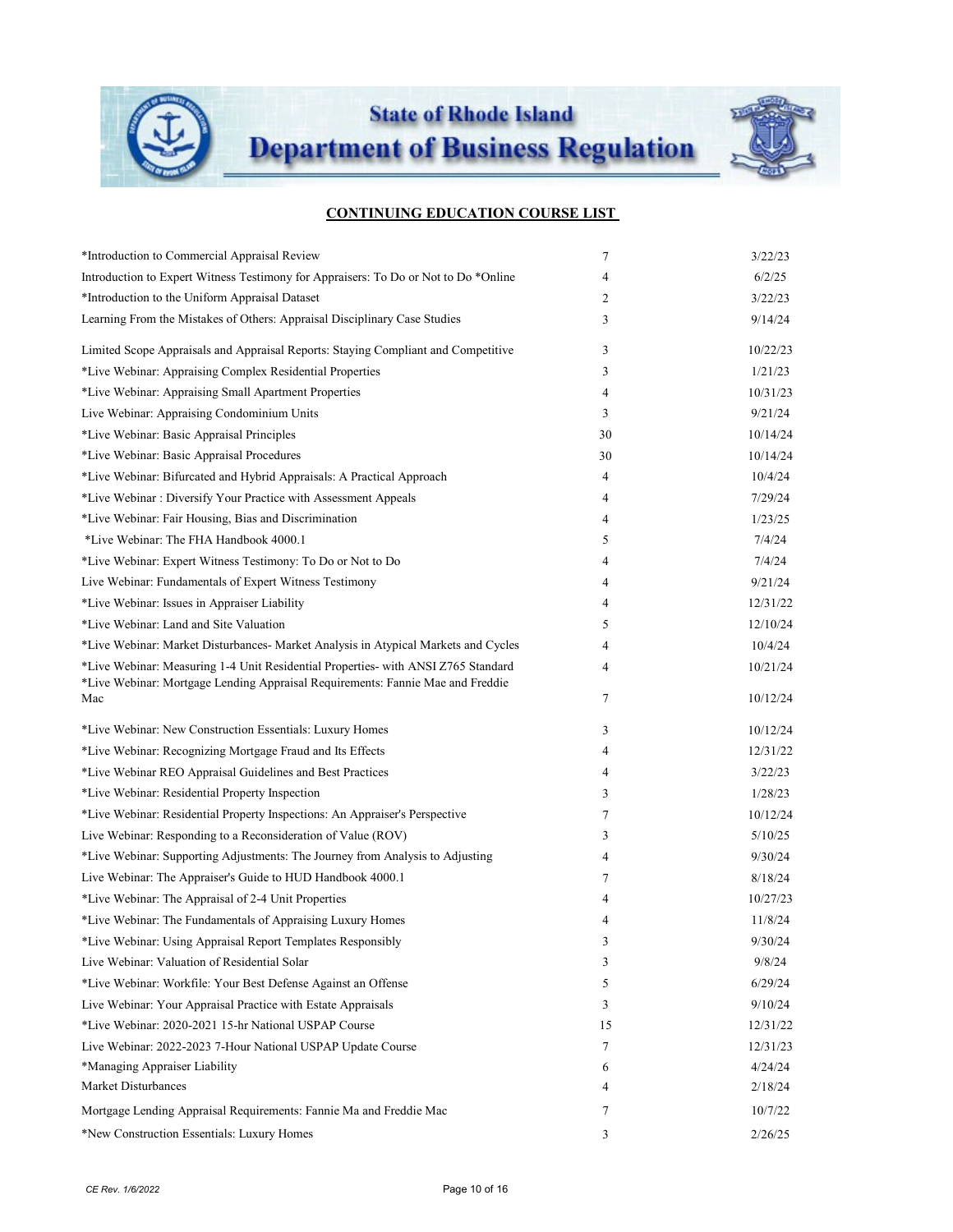

| *ONLINE 20 - 21 15 HR National USPAP Course                              | 15             | 12/31/22 |
|--------------------------------------------------------------------------|----------------|----------|
| The FHA Handbook 4000.1                                                  | 7              | 4/22/24  |
| *The FHA Handbook 4000.1                                                 | 7              | 4/9/24   |
| Relocation Appraisal and the ERC Form                                    | 6              | 2/18/25  |
| *Residential Appraisal Review and USPAP Compliance                       | 7              | 12/31/22 |
| Residential Construction and the Appraiser                               | 7              | 10/10/24 |
| *Residential Property Inspection for Appraisers                          | 7              | 8/13/22  |
| Residential Property Inspection for Appraisers                           | 7              | 10/1/22  |
| Residential Property Inspection for Appraisers                           | 7              | 8/13/25  |
| Residential Property Measurement and ANSI z765 *Online                   | $\overline{4}$ | 2/21/25  |
| *Residential Report Writing and Case Studies                             | 15/14          | 2/16/24  |
| *The Fundamentals of Appraising Luxury Homes                             | 4              | 2/25/25  |
| *The Sales Comparison Approach                                           | 7              | 3/13/23  |
| *Supporting Your Adjustments - Methods for Residential Appraisers        | 3              | 7/6/22   |
| Supporting Your Adjustments: Methods for Residential Appraisers          | 3              | 7/6/25   |
| *That's a Violation                                                      | 4              | 6/14/23  |
| That's a Violation: Appraisal Standards in the Real World                | 3              | 1/18/23  |
| Understanding Limited Service Hotels: The Basics of Hotel Appraising     | 7              | 7/17/22  |
| *Understanding Luxury Homes Features                                     | 7              | 2/28/25  |
| *Uniform Appriasal Standards for Federal Land Acquisitions (Yellow Book) | 14             | 4/30/24  |
| Using Appraisal Report Templates Responsibly                             | 3              | 10/13/23 |
| *Valuation of Residential Green Buildings                                | 4              | 2/21/24  |
| *Valuation of Residential Solar                                          | 3              | 2/24/24  |
|                                                                          |                |          |

*\* Online Courses*

#### **Mbition Learn Real Estate**

| <b>Course Title</b>                          | <b>Credit Hours</b> | <b>Expires</b> |
|----------------------------------------------|---------------------|----------------|
| *Appraisal Math and Statistics               |                     | 9/29/22        |
| *Residential Report Writing and Case Studies | 14                  | 9/19/23        |
| *Sales Comparison Approach                   |                     | 7/12/22        |
| *A URAR Form Review                          |                     | 9/19/23        |
| $\mathbf{a}$ $\mathbf{b}$                    |                     |                |

*\*Online Courses*

## **OREP EDUCATION NETWORK**

#### **Course Title**

| *FHA Appraisal Standards                          | 7/5/22  |
|---------------------------------------------------|---------|
| FHA Appraisal Standards                           | 7/5/25  |
| *How to Raise Appraisal Quality and Minimize Risk | 2/17/24 |
| How to Support and Prove Your Adjustments *Online | 3/15/25 |
| *Identifying and Correcting Appraisal Failures    | 2/17/24 |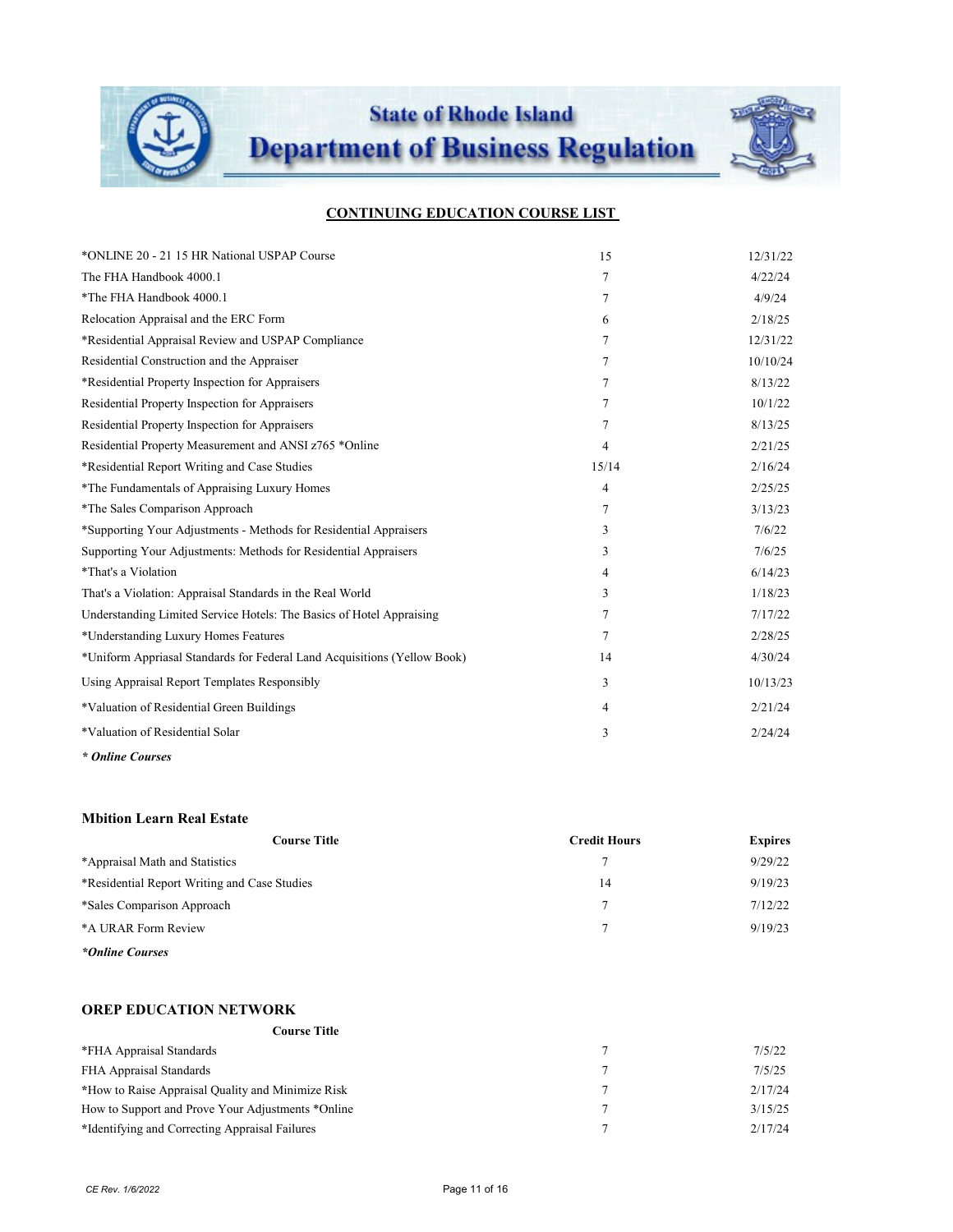

| *Non-Lending Appriasal Assignments               | 11/25/23 |
|--------------------------------------------------|----------|
| Online How to Support and Prove Your Adjustments | 2/15/25  |
| *Online Courses                                  |          |

#### **U.S. ENVIRONMENTAL PROTECTION AGENCY**

\*\*No Course Offerings\*\*

**Course Title Credit Hours Expires**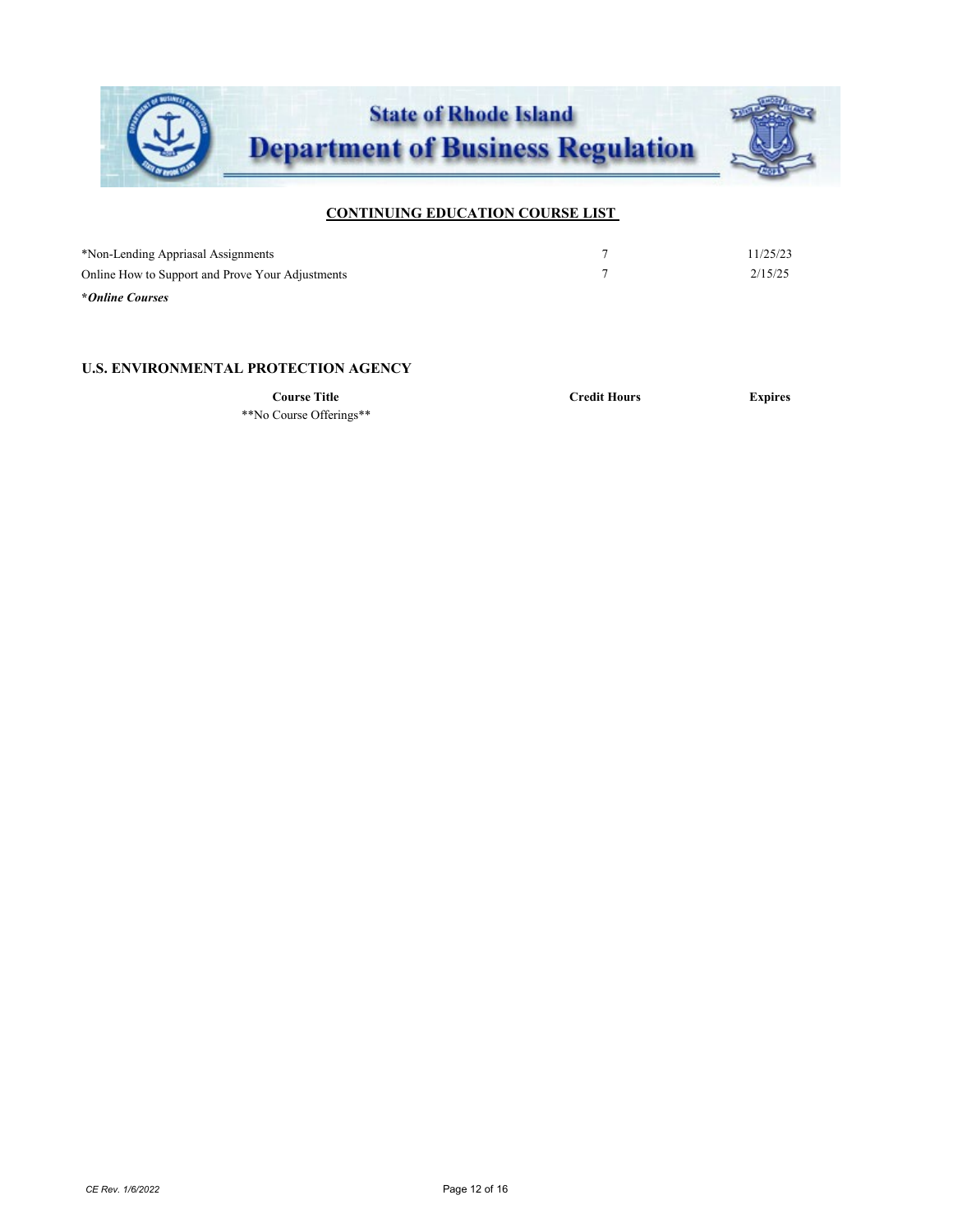

#### **COURSE PROVIDERS FOR CONTINUING EDUCATION**

**ALLTERRA GROUP, LLC 9927 Stephen Decatur Highway, Suite G16 Ocean City, MD 21842 (513) 490-0226 Karen Connolly, Education Coordinator** [www.valuationexpo.com](http://www.valuationexpo.com/)

## **AMERICAN SOCIETY OF APPRAISERS**

**1107 Sunset Hills Road, Suite 310 Reston, VA 20190 (703) 478-2228 Meredith McCann, RP Education Manager**  [www.appraisers.org](http://www.appraisers.org/)

# **AMERICAN SOCIETY OF FARM MANAGERS & RURAL APPRAISERS**

**720 S. Colorado Blvd., Suite 360-S Glendale, CO 80246 (303) 692-1222 Deanna Ilk, Continuing Education Coordinator** [www.asfmra.org](http://www.asfmra.org/)

#### **APPRAISAL INSTITUTE (CHICAGO CHAPTER)**

**200 W. Madison, Suite 1500 Chicago, IL 60606 (312) 335-4100 Fax (312) 335-4400** [www.appraisalinstitute.org](http://www.appraisalinstitute.org/)

## **APPRAISER eLEARNING LLC**

**3314 West End Avenue, Suite 102 Nashville, TN 37203 (615) 965-5705** [www.appraiserelearning.com](http://www.appraiserelearning.com/)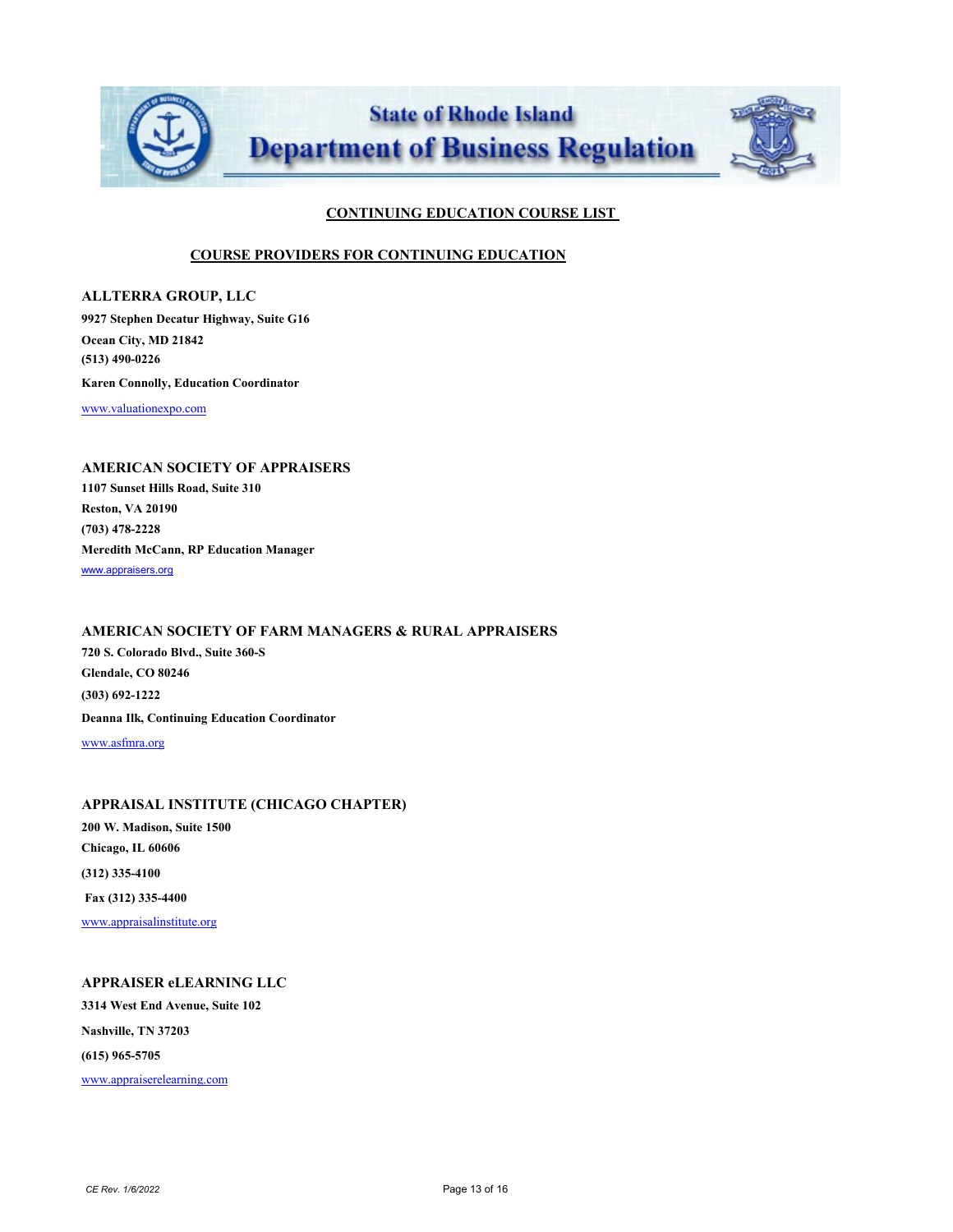

#### **CALYPSO CONTINUING EDUCATION**

**28 N. Main Street P.O. Box 176 Randolph, VT 05060 (802) 565-8238** [www.calypsoedu.com](http://www.calypsoedu.com/)

## **DYNASTY SCHOOL**

**2373 S. Hacienda Blvd. Hacienda Heights, CA 91745 (800) 888-8827 Steven Fung** [www.dynastyschool.com](http://www.dynastyschool.com/)

#### **GEORGE DELL**

**3133 Hawk Street San Diego, CA 92103 619-212-1989** [www.georgedell.com](http://www.georgedell.com/) 

# **HONDROS COLLEGE OF BUSINESS 4140 Executive Parkway Westerville, OH 43081 1-888-HONDROS**

[www.hondros.com](http://www.hondros.com/)

### **INTERNATIONAL RIGHT OF WAY ASSOCIATION**

**19210 S. Vermont Avenue, Building A, Ste. 100 Gardena, CA 90248 (310) 538-0233** www.irwaonline.org

## **MASSACHUSETTS BOARD OF REAL ESTATE APPRAISERS**

**55 Court Street, 5th Floor, Ste. 540 Boston, MA 02108 (617) 830-4530** [www.mbrea.org](http://www.mbrea.org/)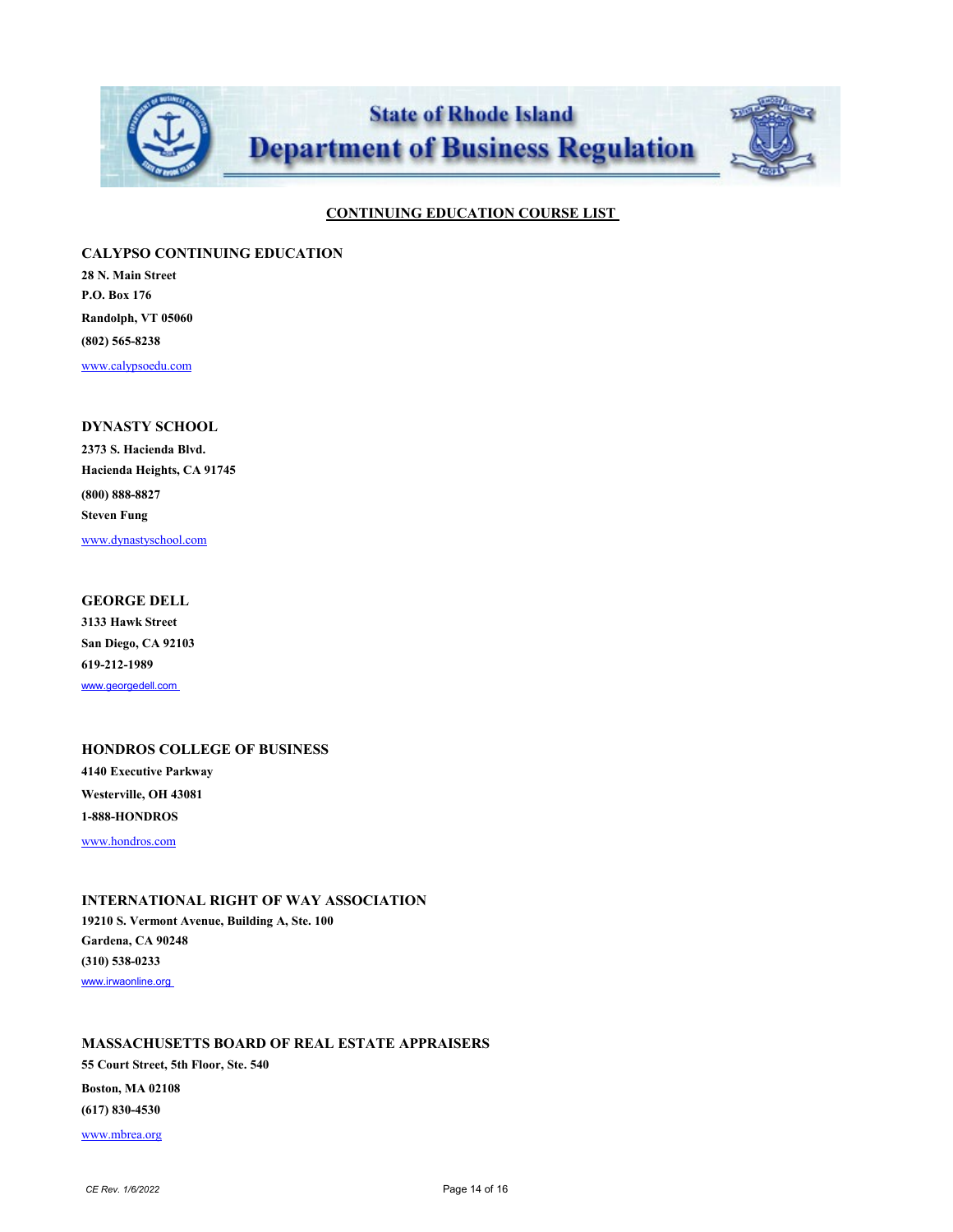

**MA/RI/ME CHAPTER OF THE APPRAISL INSTITUTE**

**51 Pleasant Street Malden, MA 02148**

**(781) 397-8922 Lianne Andreucci**

[www.massri-appraisalinstitute.org](http://www.massri-appraisalinstitute.org/)